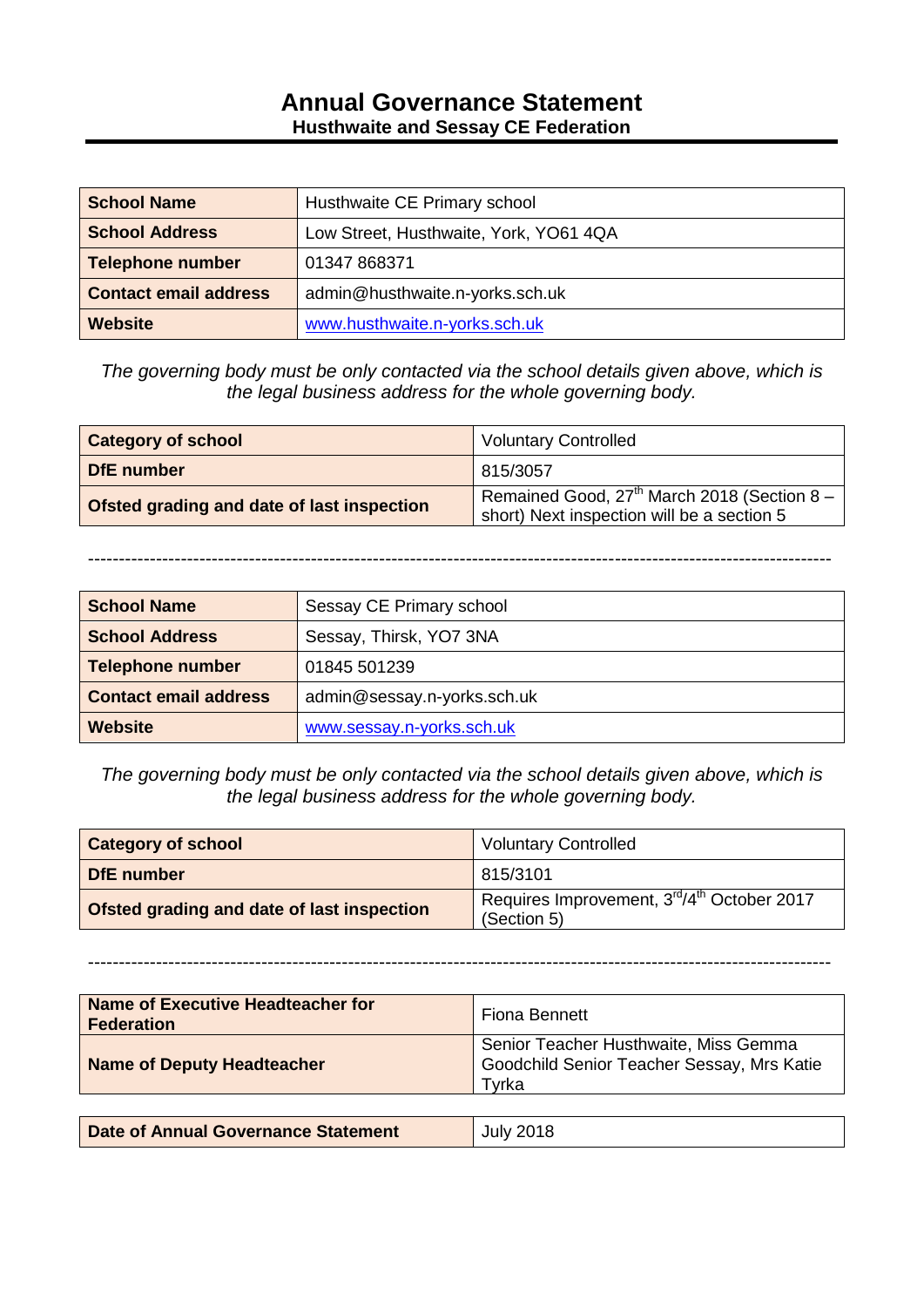# **The core functions of the governing body**

As defined by the Department for Education (DfE) in The School Governance (Roles, Procedures and Allowances) (England) Regulations 2013, the core functions of the governing body include:

- Ensuring clarity of vision, ethos and strategic direction;
- Holding the Headteacher to account for the educational performance of the school and its pupils; and
- Ensuring the sound, proper and effective use of the school's financial resources.

In exercising their functions the governing body shall

- Act with integrity, objectivity and honesty and in the best interests of the school; and
- Be open about the decisions they make and the actions they take and in particular shall be prepared to explain their decisions and actions to interested parties.

#### *Our governing body has a code of conduct which is reviewed and agreed annually. All governors and associate members are obliged to abide by this code.*

#### **Legal constitution of the governing body**

The governing body was formally constituted on  $31<sup>st</sup>$  October 2016

| <b>Category of Governor</b>                         | Appointed or elected onto the governing body?                                               |
|-----------------------------------------------------|---------------------------------------------------------------------------------------------|
| 6 x Co-opted Governors (incl.<br>1 member of staff) | Appointed by the governing body                                                             |
| 2 x Foundation Governors                            | Appointed by the diocese                                                                    |
| 2 x Parent Governors                                | Elected on to the governing body by parents of pupils at the school<br>(1 from each school) |
| 1 x Headteacher                                     | Governor by virtue of employment by the school                                              |
| 1 x Staff Governor                                  | Elected on to the governing body by all staff employed by the<br>school                     |
| 1 x Local Authority Governor                        | Nominated by the Local Authority, and appointed by the governing<br>body                    |
| Total number of governors = $13$                    |                                                                                             |

#### **Who volunteers on the school's governing body?**

| <b>Category of Governor</b> | <b>Full Name</b>               | <b>Term of Office</b>   |
|-----------------------------|--------------------------------|-------------------------|
| Co-opted                    | Mrs Pam Laycock                | 31/10/16 - 30/10/20     |
| Co-opted                    | Mrs Sue Thorne                 | $31/10/16 - 30/10/20$   |
| Co-opted                    | Mr Thomas Lennie               | $06/02/17 - 05/02/21$   |
| Co-opted                    | <b>Rev Dianne Gamble</b>       | 31/10/16 - 30/10/20     |
| Co-opted                    | Mrs Katie Tyrka (staff member) | 31/10/16 - 30/10/20     |
| Co-opted                    | Mr Jim Squelch                 | $09/07/18 - 08/07/22$   |
| Foundation                  | Mrs Judith Walburn             | 31/10/16 - 30/10/20     |
| Foundation                  | <b>Rev Liz Hassall</b>         | $31/10/16 - ex$ officio |
| Parent                      | Mrs Louisa Carolan             | 31/10/16 - 30/10/20     |
| Parent                      | Mrs Liz Hebdon                 | $20/12/17 - 19/12/21$   |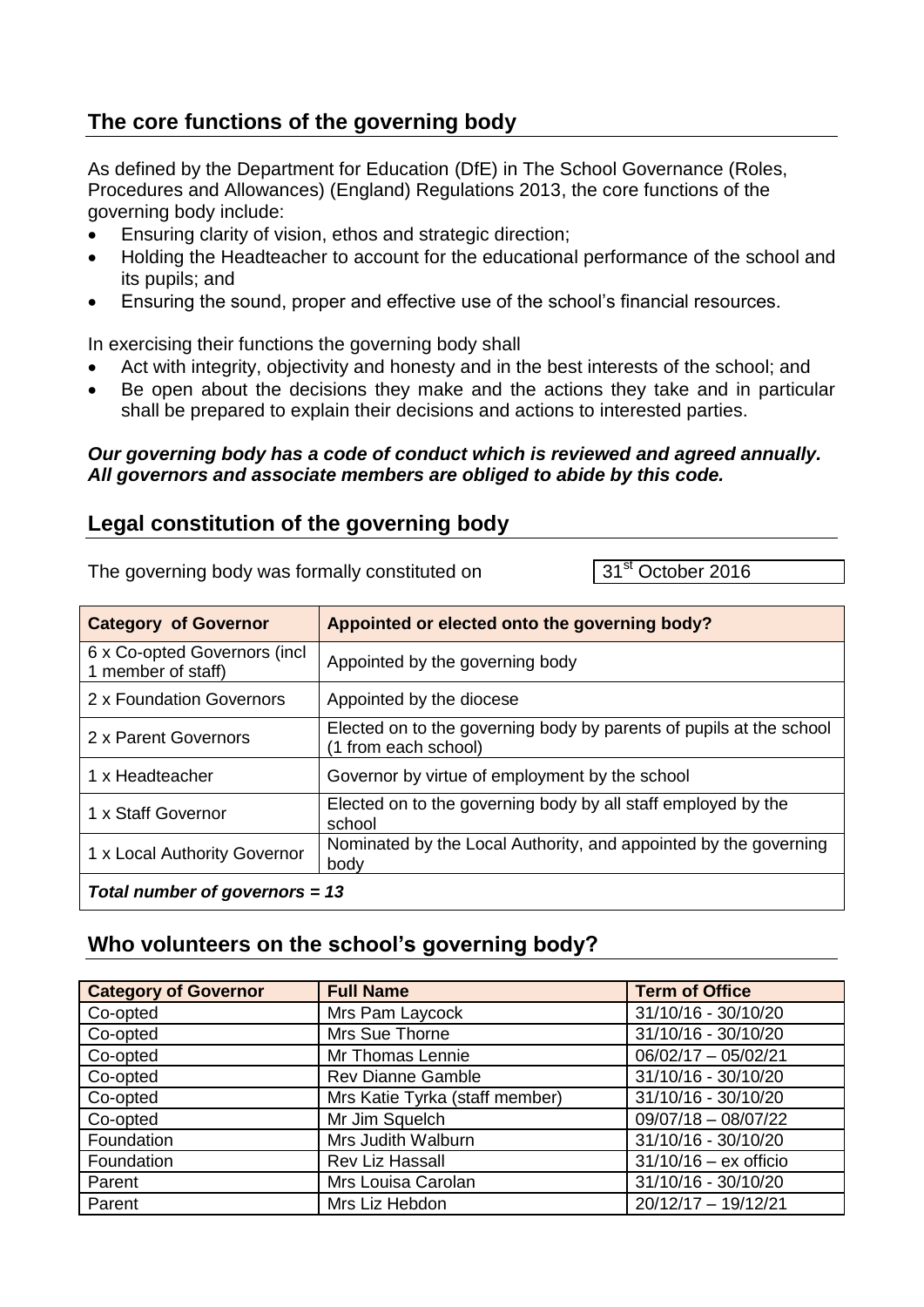| Headteacher            | Miss Fiona Bennett     | $01/01/18 - 31/31/21$  |
|------------------------|------------------------|------------------------|
| <b>Staff</b>           | Miss Gemma Goodchild   | 31/10/16 - 30/10/20    |
| Local Authority        | Miss Laken Robson      | 1 31/10/17 - 30/10/21  |
| Headteacher (Resigned) | Mrs Rebecca Bainbridge | $131/10/16 - 31/12/17$ |

| The Clerk to Governors is      | Angela Instone                                |
|--------------------------------|-----------------------------------------------|
| The Chair of Governors is      | Judith Walburn and Louisa Carolan (co-chairs) |
| The Vice Chair of Governors is | Rev Liz Hassall                               |

*This governing body also has Associate Members. Associate Members are not governors but they are public volunteers. They are appointed by the governing body to support the ongoing work and duties of the governing body. The number of Associate Members is determined by the governing body.*

| <b>Associate Members</b> | Term of office    | Voting rights at committee level? |
|--------------------------|-------------------|-----------------------------------|
| Sarah Dixon              | 31/10/16-30/10/20 | None                              |
| Louise Waite             | 31/10/16-30/10/20 | None                              |

#### **How the governing body delegates and distributes its duties**

The governing body agreed to form the following committees on 31<sup>st</sup> October 2016. This is reviewed annually.

| <b>Committee 1 School Improvement</b>                                                                                                                                                                                    | <b>Committee 2 Resources</b>                                                                                                                                                |
|--------------------------------------------------------------------------------------------------------------------------------------------------------------------------------------------------------------------------|-----------------------------------------------------------------------------------------------------------------------------------------------------------------------------|
| Attendees<br>Fiona Bennett<br>$\bullet$<br>Rev Liz Hassall (chair)<br>Judith Walburn<br>Sue Thorne<br>$\bullet$<br>Gemma Goodchild<br>Katie Tyrka<br><b>Rev Dianne Gamble</b><br>Liz Hebdon<br>Laken Robson<br>$\bullet$ | Attendees<br>• Fiona Bennett<br>Louisa Carolan (chair)<br>$\bullet$<br>Thomas Lennie<br>Pam Laycock<br>$\bullet$<br>Jim Squelch<br>Sarah Dixon<br>Louise Waite<br>$\bullet$ |
| Remit of committee<br>Focuses on teaching, pupil progress, the<br>curriculum and the school community as a<br>whole                                                                                                      | Remit of committee<br>Overseeing the financial performance of the<br>school                                                                                                 |

Specific panels of the governing body are convened as required for

- School Complaints and complaints appeal
- Staff dismissal and staff dismissal appeal
- Pupil Discipline

Membership to be drawn from the pool of eligible governors across the whole governing body with different representatives on the two staffing and two complaints committees

• Headteacher's performance management

Panel: Rev Liz Hassall, Judith Walburn, Thomas Lennie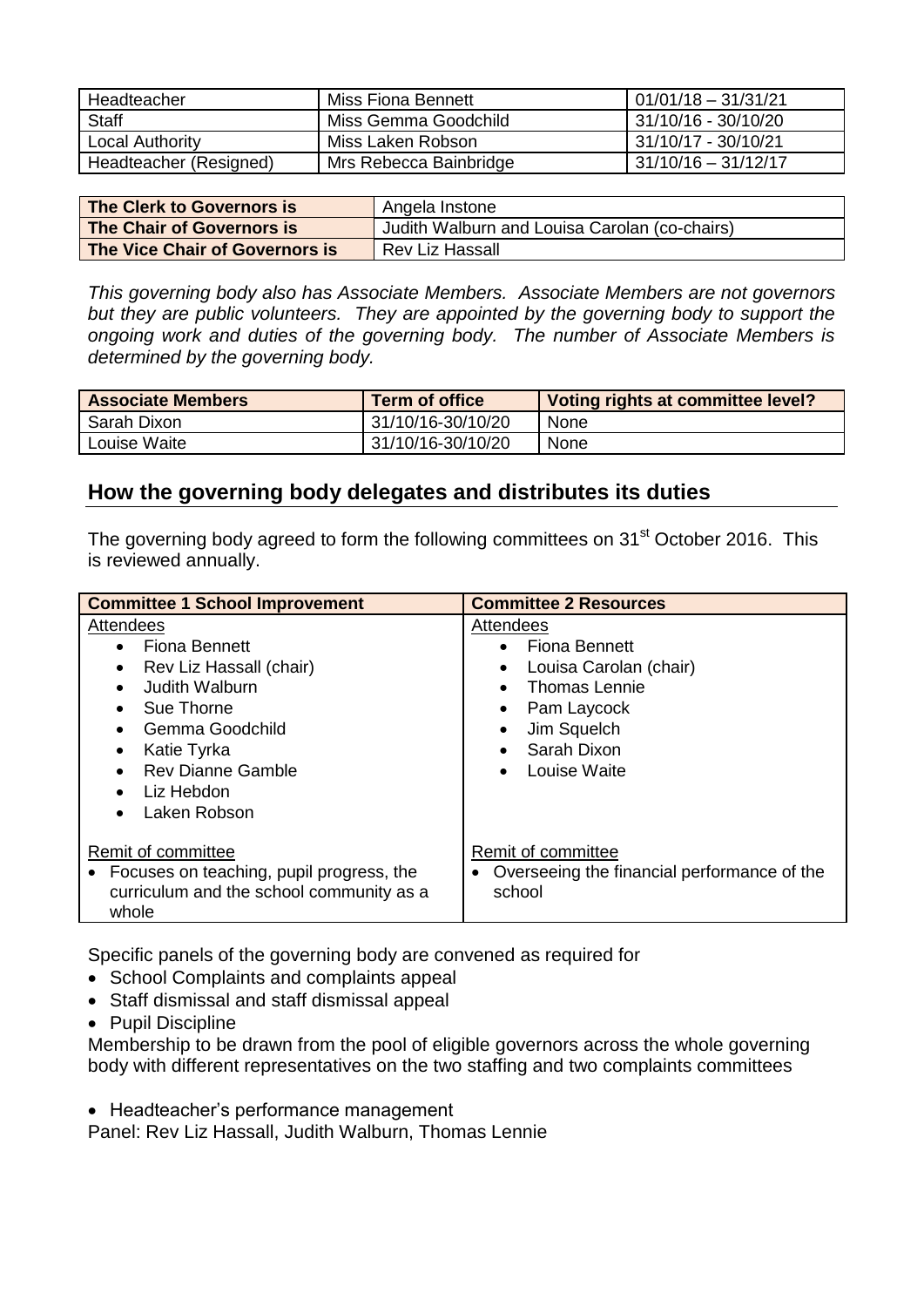The governing body delegates some specific functions to some governors covering specific areas of school life. These governors are known as Link Governors. Our school has the following link governors.

| <b>Area of responsibility</b>                   | <b>Named Governor</b>        |
|-------------------------------------------------|------------------------------|
| Safeguarding                                    | Liz Hebdon                   |
| Special Educational Needs and Disability (SEND) | Pam Laycock                  |
| Non curriculum ICT                              | Thomas Lennie                |
| <b>Pupil Premium</b>                            | Laken Robson                 |
| English                                         | Sue Thorne                   |
| <b>Maths</b>                                    | Dianne Gamble                |
| <b>Church Aspects</b>                           | Liz Hassall                  |
| <b>EYFS</b>                                     | Judith Walburn               |
| Science                                         | Louisa Carolan               |
| <b>Support Staff</b>                            | Sue Thorne                   |
| <b>Teaching Staff</b>                           | Katie Tyrka/ Gemma Goodchild |
| <b>Health and Safety</b>                        | Judith Walburn               |

## **Governing body and committee meeting attendance**

|                                  | <b>Meeting Dates and Attendance</b> |                             |                            |  |
|----------------------------------|-------------------------------------|-----------------------------|----------------------------|--|
| <b>Governor Name</b>             | <b>Full Governing</b>               | <b>School Improvement</b>   | <b>Resources Committee</b> |  |
|                                  | <b>Body Attendance</b>              | <b>Committee Attendance</b> | <b>Attendance</b>          |  |
| <b>Fiona Bennett</b>             | 3/3                                 | 3/3                         | 2/2                        |  |
| Judith Walburn                   | 5/5                                 | 2/3                         | 2/2                        |  |
| Louisa Carolan                   | 5/5                                 | n/a                         | 4/4                        |  |
| Pam Laycock                      | 5/5                                 | n/a                         | 4/4                        |  |
| <b>Rev Liz Hassall</b>           | 4/5                                 | 3/4                         | n/a                        |  |
| Liz Hebdon                       | 3/3                                 | 1/2                         | n/a                        |  |
| Sue Thorne                       | 3/5                                 | 4/4                         | n/a                        |  |
| <b>Thomas Lennie</b>             | 5/5                                 | n/a                         | 3/4                        |  |
| Laken Robson                     | 3/4                                 | 0/3                         | 1/1                        |  |
| <b>Rev Dianne Gamble</b>         | 5/5                                 | 4/4                         | n/a                        |  |
| Gemma Goodchild                  | 5/5                                 | 4/4                         | n/a                        |  |
| Katie Tyrka                      | 3/4                                 | 4/4                         | n/a                        |  |
| Jim Squelch                      | 1/1                                 | n/a                         | 0/0                        |  |
| Rebecca Bainbridge<br>(Resigned) | 2/2                                 | 2/2                         | 2/2                        |  |

## **Governing body effectiveness and impact**

The Governing body aims to hold the Headteacher to account for the educational performance of the federation and its pupils by regular visits into school as link governors, attending meetings, questioning and challenging at all times.

Following a rigorous selection procedure we have appointed our Executive Headteacher and have supported her through an Ofsted inspection and a SIAMs inspection. We also underwent an Ofsted inspection and SIAMs inspection in 2017 with our previous Headteacher.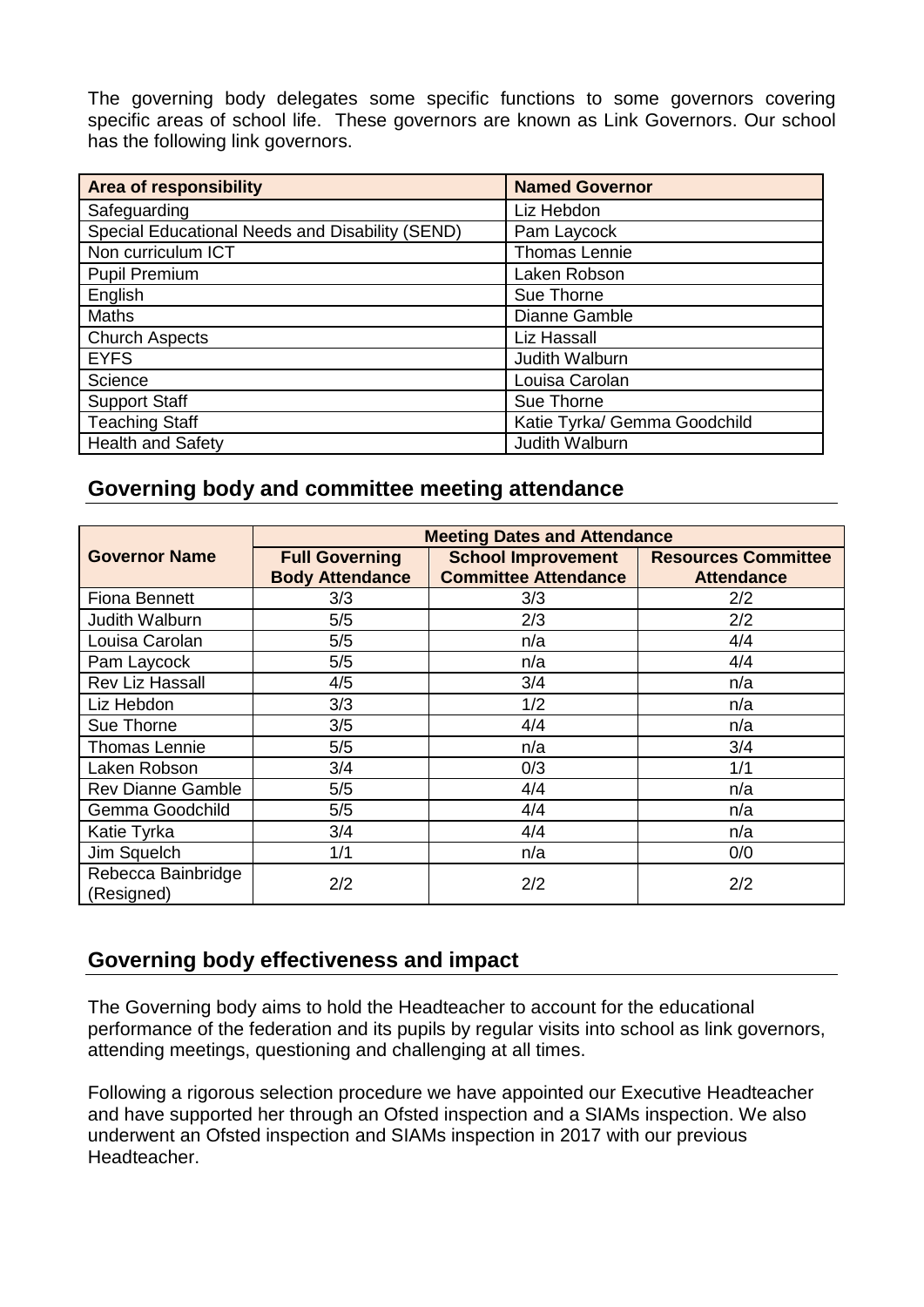During the year the governors have undertaken a skills audit and a governance review to identify our strengths for our school improvement and resources committees. The cochairs and Headteacher meet fortnightly as a Rapid Improvement Group to analyse school performance and data linked to the federation school improvement plan. Our school Improvement and resources committees meet at least termly to oversee the financial performance of the schools, making sure the money is well spent, taking into account Pupil Premium and sports funding. An external Pupil Premium review has also been undertaken to ensure the federation utilises this funding effectively.

## **Find out more about our schools**

- Link to Ofsted report <http://www.ofsted.gov.uk/inspection-reports/find-inspection-report>
- Our school's Ofsted data dashboard can be found at<http://dashboard.ofsted.gov.uk/>
- The schools' pupil premium and sports funding can be accessed through the individual websites
- Link to Parent View Portal, which seeks parents' opinions on aspects of our school, from the quality of teaching, to dealing with bullying and poor behaviour. <https://parentview.ofsted.gov.uk/>

## **Governing Body Register of Interests (2017/2018)**

#### **This register must**

- state the name and category of each governor
- set out any relevant business interests
- set out details of any other educational establishments that they govern
- set out any relationship details between governors and members of staff, including spouses, partners and relatives.

| <b>Full Name</b>               | <b>Category of</b><br><b>Governor</b> | Declarations of Members' Interests:<br><b>Business, Educational and Personal</b>            |  |
|--------------------------------|---------------------------------------|---------------------------------------------------------------------------------------------|--|
| Mrs Pam Laycock                | Co-opted                              | None Declared                                                                               |  |
| Mrs Sue Thorne                 | Co-opted                              | None Declared                                                                               |  |
| Mr Thomas Lennie               | Co-opted                              | Partner of part time staff member, Director of<br>Keychange Consulting Ltd - IT Consultancy |  |
| <b>Rev Dianne Gamble</b>       | Co-opted                              | None Declared                                                                               |  |
| Mrs Katie Tyrka (staff member) | Co-opted                              | None Declared                                                                               |  |
| Mr Jim Squelch                 | Co-opted                              | Not yet available                                                                           |  |
| Mrs Judith Walburn             | Foundation                            | None Declared                                                                               |  |
| <b>Rev Liz Hassall</b>         | Foundation                            | Vicar of local churches and Governor at Crayke<br><b>CE Primary School</b>                  |  |
| Mrs Louisa Carolan             | Parent                                | None Declared                                                                               |  |
| Mrs Liz Hebdon                 | Parent                                | Family interest in Hebdon and Sons                                                          |  |
| Miss Fiona Bennett             | Headteacher                           | Executive Headteacher and therefore governor<br>at Husthwaite and Sessay CE Federation      |  |
| Miss Gemma Goodchild           | <b>Staff</b>                          | None Declared                                                                               |  |
| Miss Laken Robson              | <b>Local Authority</b>                | Spouse of member of teaching staff                                                          |  |
| Mrs Rebecca Bainbridge         | Headteacher<br>(Resigned)             | Executive Headteacher and therefore governor<br>at Husthwaite and Sessay CE Federation      |  |